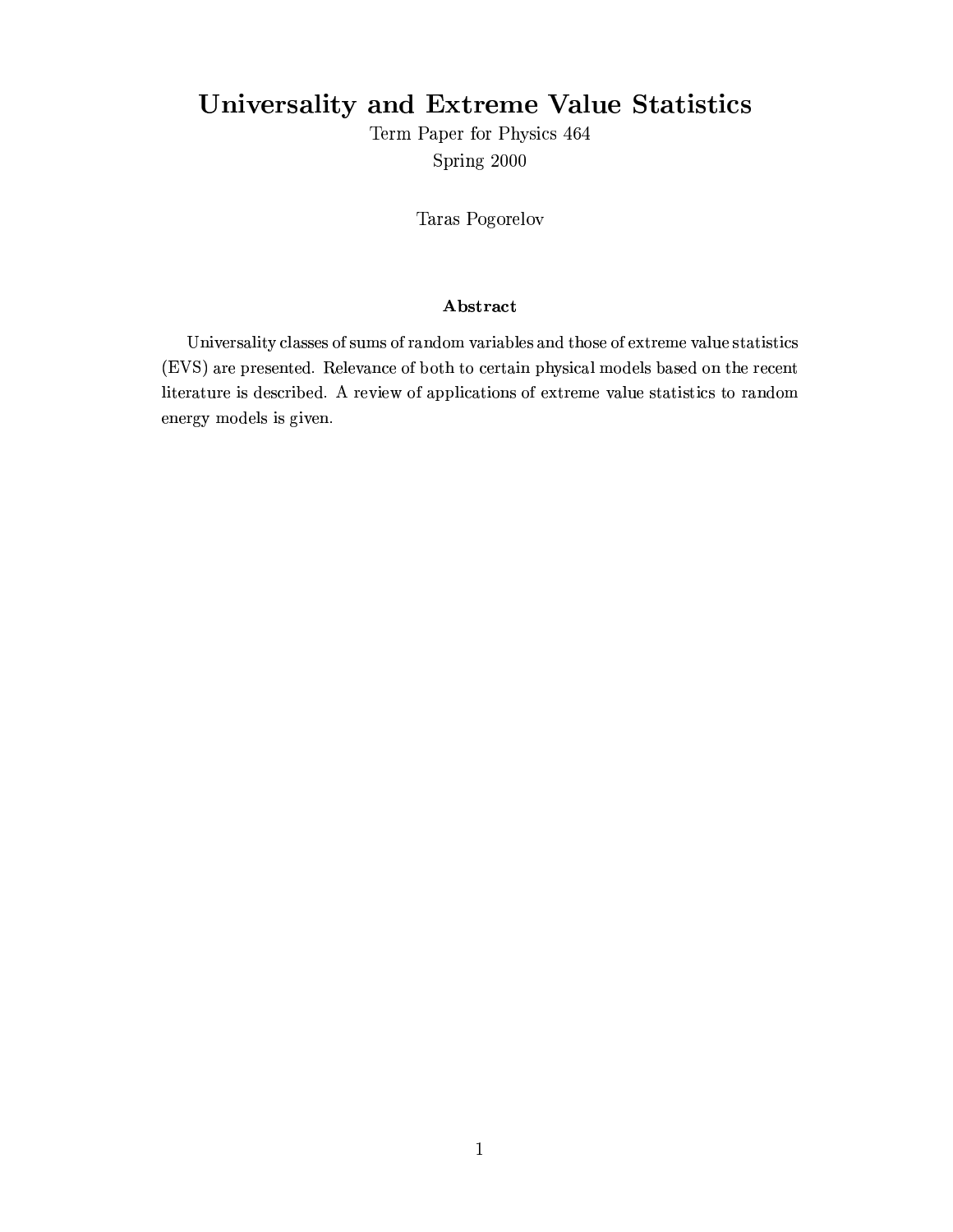# Introduction  $\mathbf{1}$

In the recent years a growing number of evidence for universality in properties of diverse physical systems started to appear. R.Rammal (1985) [3] studied relevance of the extreme value statistics to the description of energy barrier of cluster formation in the percolating systems. J.P.Bouchaund and M.Mezard (1997) [1] used EVS and replica techniques to study random energy models. Finally, S.T.Bramwell (1998,2000) [5] implied relevance of EVS to universality of turbulent and magnetic systems.

In this paper we start with a review of classes and applications of sums of standard random variable. These systems were well studied and many analytic solutions were found, for an excellent review one can use Gnedenko and Kolmogorov book(1968). For physical application the review by Bouchuad and Georges  $[4]$  is highly recommended. We follow the latter report and start with the systems where the central limit theorem can be applied, which includes such important systems as free random walks. The cases where the CLT is violated are also quite fruitfull, in particular in studies of self-avoiding random walks (SAW) and Levy flights (SALF). The reproduced 'phase' diagram for the SALF display the range of the applications.

Then the discussion continues with the extreme variables. The modern analytical study of which originated in 1920s. L. von Bortkiewicz attempted to study the distribution of range and the mean range in samples from a Gaussian distribution as a function of sample size. The exact solution was proven to be difficult to find, but some numerical results were received. The beginning with the Gaussian distribution leaded to delays with futher development. Later it was found that for the Exponential distribution the results are much easier to receive.

E.J. Gumbel started to use ESV for application in the middle 1930s. The first application was to old age. He showed, for example that the characteristic limiting old age for a group with a lower average but wider distribution is actually higher then for the one with higher average and narrowier distribution.

In also become evident that to study EVS one need additional characteristics e.g. intensity, return period, besides the usual ones e.g. momemts.

Because of the difficulties in finding an exact solution the problems were approached with asymptotes. It was shown that to satisfy the Stability principle all asymptotic EVS need to fall into three (Exponential) classes: Gumbel, Frechet/Cauchy, Weibull.

We conclude the paper with reproduction of the studies by Bouchaud and Mezard 1 who applied EVS to random energy models and have shown the relation to the replica method. They showed that the models are related to the Gumbel class and have discussed future perspectives fo rthe other universality classes of EVS.

In fact, up to this time all models of physical systems with relevance to EVS belong to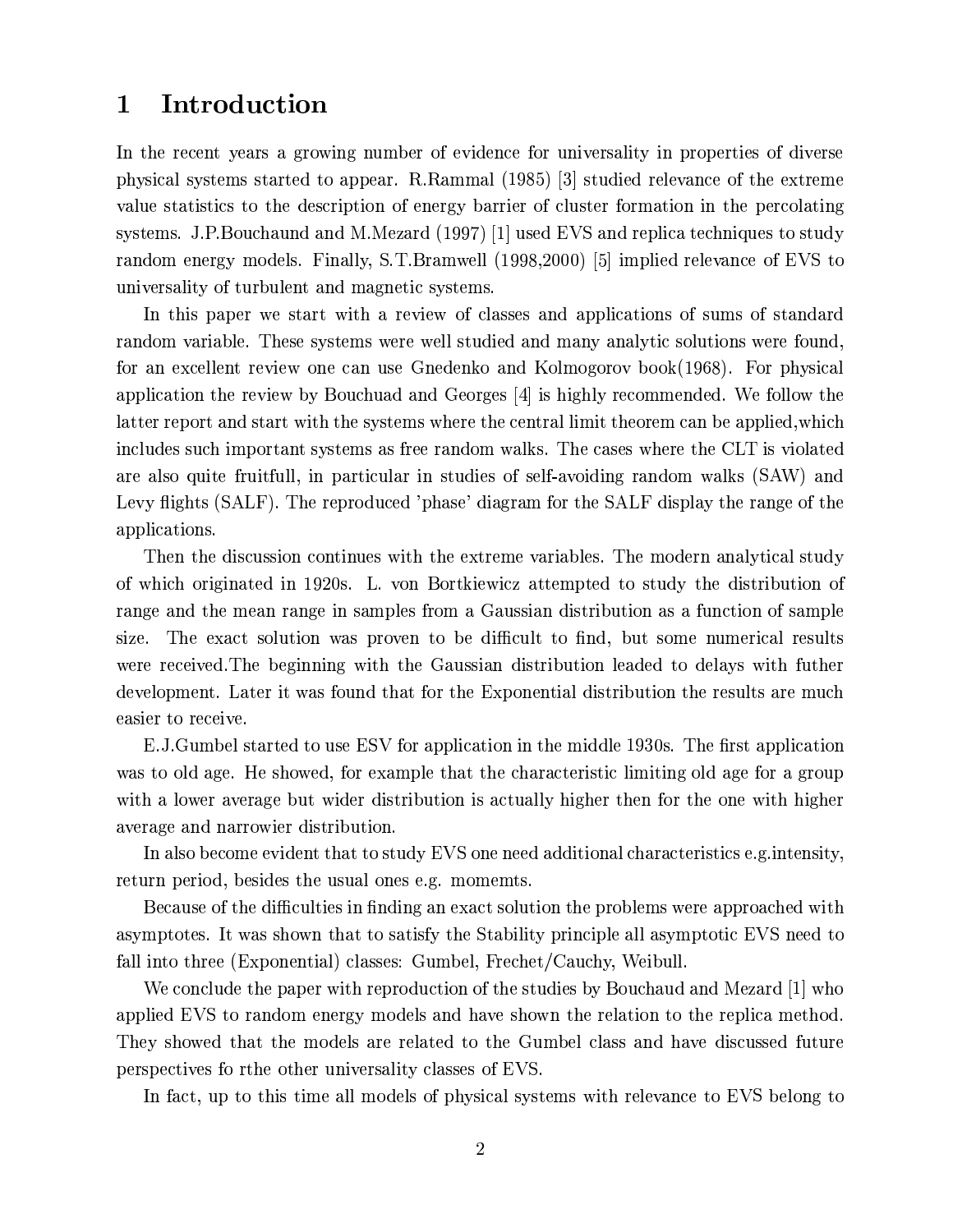the Gumbel class. This leave a large field of potential application to be expored, especially remembering that next to EVS is its generalization the order statistics, which deals with the second, third, etc. extremes.

## $\overline{2}$ Universality classes and Statistics

This section contains an overview of the standard universality classes of sums of random variable and the universality classes for the extremes of random variables.

#### Universality classes of sums of random variables  $\bf 2.1$

#### Central limit theorem (CLT)  $2.1.1$

Let us state the central limit theorem by considering the example of the one-dimensional random walk [4]. Each time n a jump of length  $l_n$ , distributed as  $P(l)$  is performed. Thus after  $N$  independent jumps we have position

$$
X_t = \sum_{n=1}^{N} l_n,\tag{1}
$$

Assuming that  $\langle l \rangle$  and  $\langle l^2 \rangle$  of  $P(l)$  are finite we have linear dependence in time for the mean and the variance.

$$
\overline{X}_t = Vt, \overline{X_t^2} - \overline{X}_t^2 = 2Dt,\tag{2}
$$

where the velocity and the diffusion constant are

$$
V = \langle l \rangle / \tau, D = (2\tau)^{-1} [\langle l^2 \rangle - \langle l \rangle^2], \tag{3}
$$

Now the CLT for such random walk can be stated as:

$$
\text{Prob}\{u_1 \le (x_t - Vt)/2\sqrt{Dt} \le u_2\} \stackrel{t \to \infty}{\longrightarrow} \frac{1}{\pi} \int_{u_1}^{u_2} e^{-\xi^2} dx \tag{4}
$$

Remarks: (i) At large times the limit distribution (4) is a function of first two moments  $\langle l \rangle$  and  $\langle l^2 \rangle$ ; (ii) the CLT guarantees the limit distributions only within the scaling region, where  $(X_t - V_t)/\sqrt{Dt}$  is finite. Outside this region the limit distribution  $P(x, t)$  will have 'non-universal' tails, not described by (4), which depend on all the details of the original distribution  $P(l)$ . The standard form of the CLT, described above applies assuming the random variables satisfy the following two conditions: (i) the distributions of the summed random variables are not 'too broad' (e.g. the second moment is finite); (ii) the random variables are not 'long-range correlated'. Let us now consider those cases.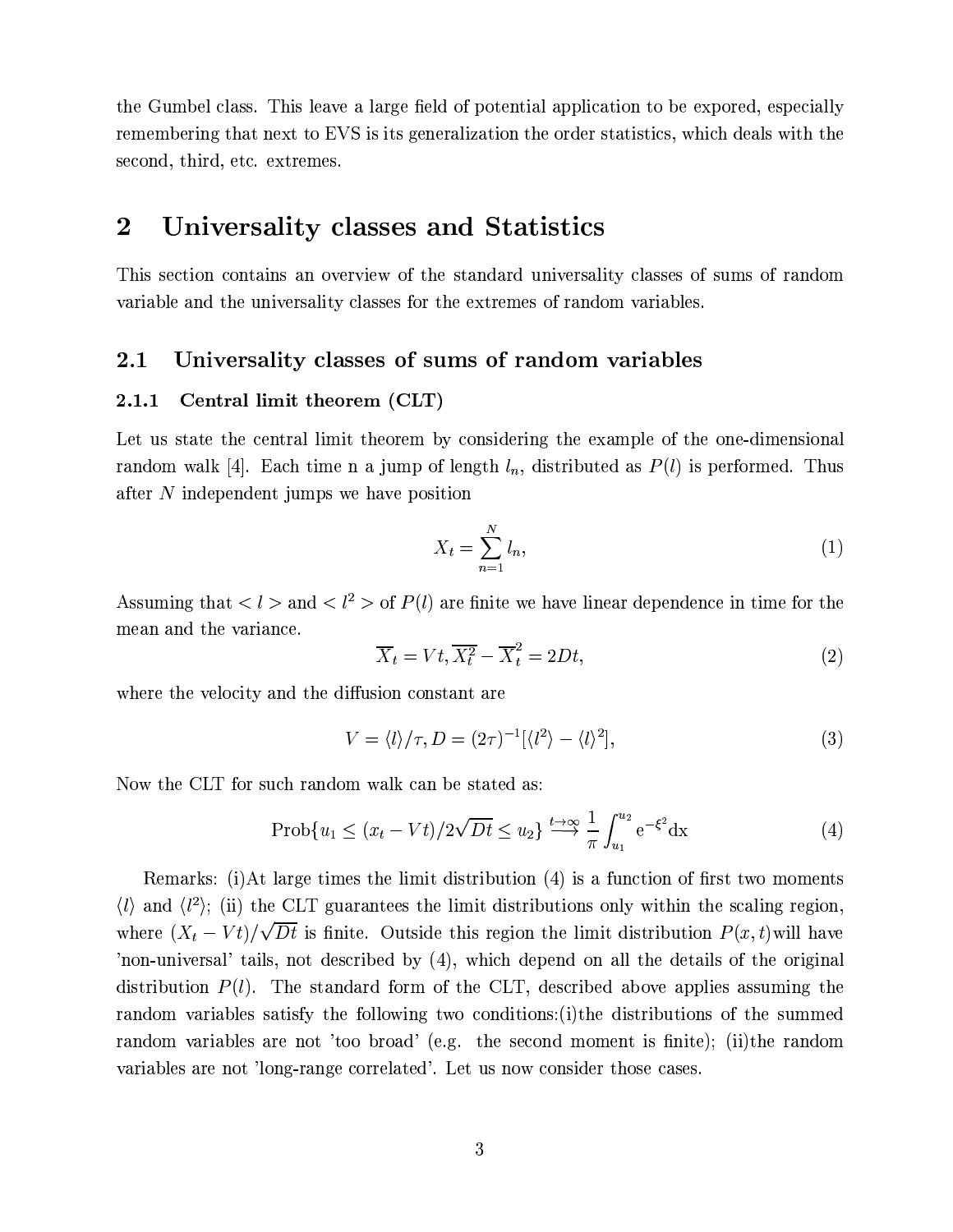#### $2.2$ Broad distributions and CLT

#### $2.2.1$ Sums of independent random variables

Consider [4]

$$
X_t = \sum_{n=1}^{N} l_n,\tag{5}
$$

when the distribution  $P(l)$  is 'broad', i.e. decreases more slowly than  $l^{-3}$  for large l.

The problem of characterization of the limit distribution was solved by Levy and Khintchine. Here we will give only a number of quantitative statements.

Let us consider  $P(l)$  which for large l decreases as  $l^{-(1+\mu)}$  ( $\mu < 0$ ). Then:

For  $0 < \mu < 1$ ,  $X_N$  behaves as  $N^{1/\mu}$  (for  $\mu = 1$  as N log N). (b) and  $\overline{X}_N$  are infinite in this case.

-For  $1 \langle \mu \langle 2, \langle l \rangle \rangle$  is finite and  $X_N = \langle l \rangle N$ . Also  $X_N - \overline{X}_N$  behaves as  $N^{1/\mu}$  (or as  $\sqrt{N \log N}$  for  $\mu = 2$ . The variance  $\overline{X_N^2} - \overline{X}_N^2$  is infinite.

-For  $\mu > 2$ ,  $\langle l^2 \rangle$  is finite and we have the situation of the previous section.

Or more precisely the variable  $Z_N = X_N/N^{1/\mu}$  for  $0 < \mu < 1$  [or  $(X_N - \langle l \rangle N)/N^{1/\mu}$  for  $1 < \mu < 2$  has the following limit distribution:

$$
\text{Prob}\{u_1 \le Z_N \le u_2\} \stackrel{N \to \infty}{\longrightarrow} \int_{u_1}^{u_2} \mathcal{L}_{\mu,\beta}(u) du \tag{6}
$$

where  $L_{\mu,\beta}$  are called Levy (or 'stable') laws of index  $\mu$ . They are fully characterized by the two parameters  $\mu$  and  $\beta$  (0 <  $\mu$  < 2, -1  $\leq \beta \leq$  1). The parameter  $\beta$  characterizes the degree of symmetry.

To better understand the behavior of the sum  $X_N$  let us find the largest value  $l_c(N)$ among the N terms of the sum  $(5)$ .

Clearly,  $l_c(N)$  can be estimated as

$$
N \int_{l_c(N)}^{\infty} P(l)dl \simeq 1 \tag{7}
$$

Thus the value larger than  $l_c(N)$  occurred at most once in N trials. Hence

$$
l_c(N) \sim N^{1/\mu}, N \longrightarrow \infty \tag{8}
$$

We can cut off the distribution  $P(l)$  at  $l \sim l_c(N)$  because for a large finite number N of trials the value  $X_N$  is insensitive to events with  $l \gg l_c(N)$ .

Thus:

-For  $0 < \mu \leq 1$ , the typical value of  $X_N$  can be estimated by the mean value of the sum  $(5)$  with this cut off.

$$
X_N \sim N \int_{l_c(N)} P(l) dl \sim \begin{cases} N(N^{1/\mu})^{1-\mu} = N^{1/\mu}, & \mu < 1\\ N \log N, & \mu = 1 \end{cases}
$$
 (9)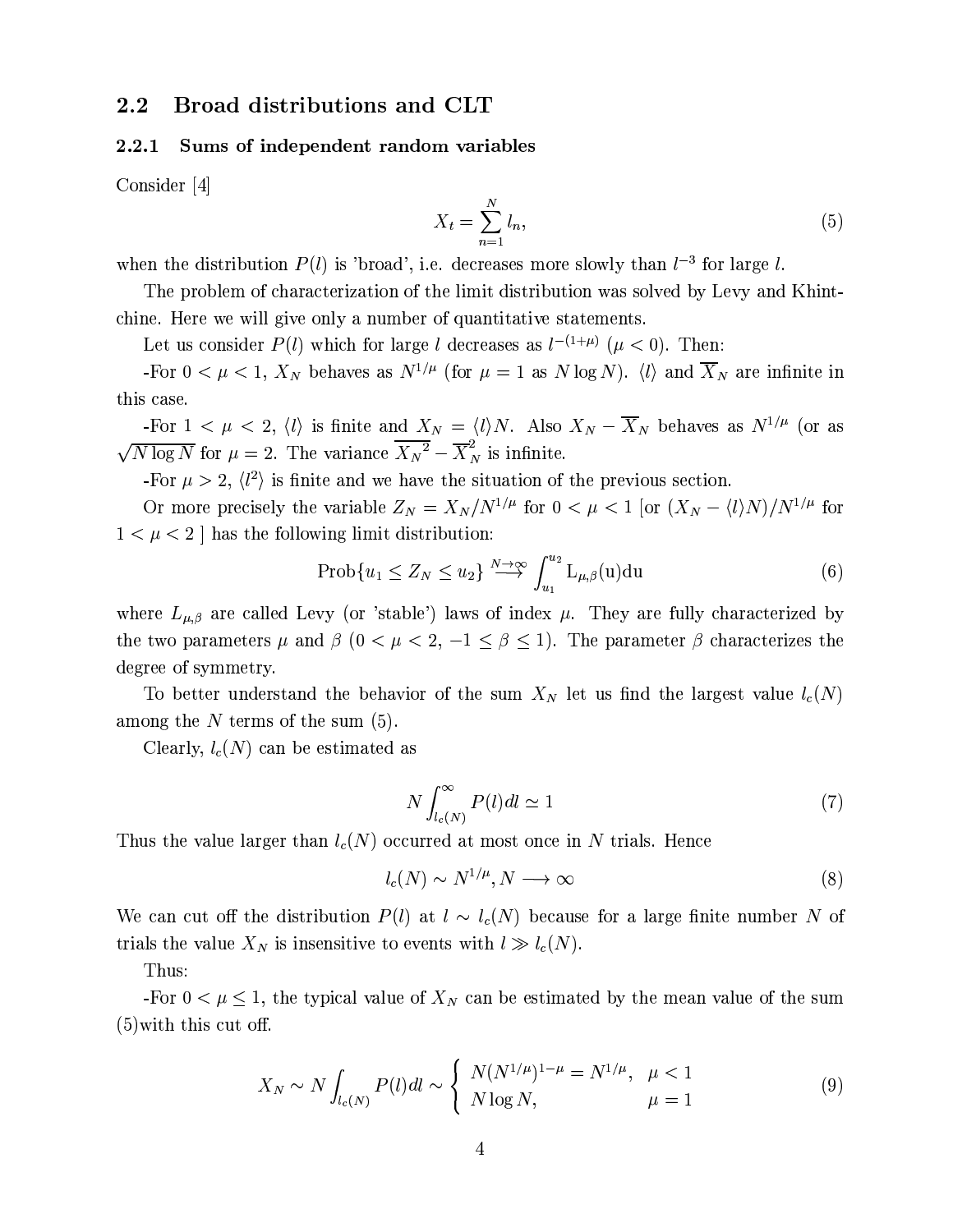-For  $1 < \mu < 2$ , the typical value of  $X_N - \overline{X}_N$  can be estimated by the mean value of the sum  $(5)$ .

$$
(X_N - \overline{X}_N)^2 \sim N \int_{l_c(N)} (l - \langle l \rangle)^2 P(l) dl \sim \begin{cases} N(N^{1/\mu})^{2-\mu} = N^{2/\mu}, & \mu < 2\\ N \log N, & \mu = 2 \end{cases}
$$
(10)

-For  $\mu > 2$  the integral in (9) converges and we have linear dependence on N. Clearly, when  $\mu < 2$ , the typical value of the sum  $X_N$  is dominated by its largest term  $l_c(N)$ , i.e. the sum  $X_N$  has manifest self-similar nature.

#### $2.2.2$ Levy flights and some applications

We can generalize Brownian motion by considering  $l_n$  (1) to be the length of jumps at time steps  $t = n\tau$  [4]. The mean squared displacement in general will have a power law dependence:

$$
\langle X^2(t) \rangle \sim K_\alpha T^\alpha, \tag{11}
$$

Dependent of  $\alpha$  we have different types of diffusion:

For  $0 < \alpha < 1$ , subdiffusion

For  $\alpha = 1$ , normal diffusion

For  $1 < \alpha$ , super diffusion

For  $\alpha = 2$  ballistic diffusion

Example: Polymer adsorption and self-avoiding Levy flight.

Consider and adsorbed polymer made of points in direct contact with an attractive wall. separated by large loops in the bulk. Main point is that the distribution of the size of these loops decay as power law. This induces a broad distribution between two consecutive adsorbed monomers, i.e. the projection of the chain; sconformation on the wall is a selfavoiding Levy flight ('node' avoiding).

The step length distribution reads

$$
P(l) \sim l^{-(1+\mu)},\tag{12}
$$

The 'phase' diagram in the plane  $(\mu, d)$ , where d is the dimension of the wall, for a self-avoiding Levy flight is shown in the figure  $1, 4$ .

#### $2.2.3$ Long-range correlation

When the second condition for the CLT is not satisfied, i.e. the summed random variables are not independent, the analysis can not be developed as precisely as for the previous case.

The relevance of the correlations can be studied with the correlation function defined as following  $[4]$ 

$$
C(n) = \langle l_k l_{k+n} \rangle - \langle l_k \rangle \langle l_{k+n} \rangle \tag{13}
$$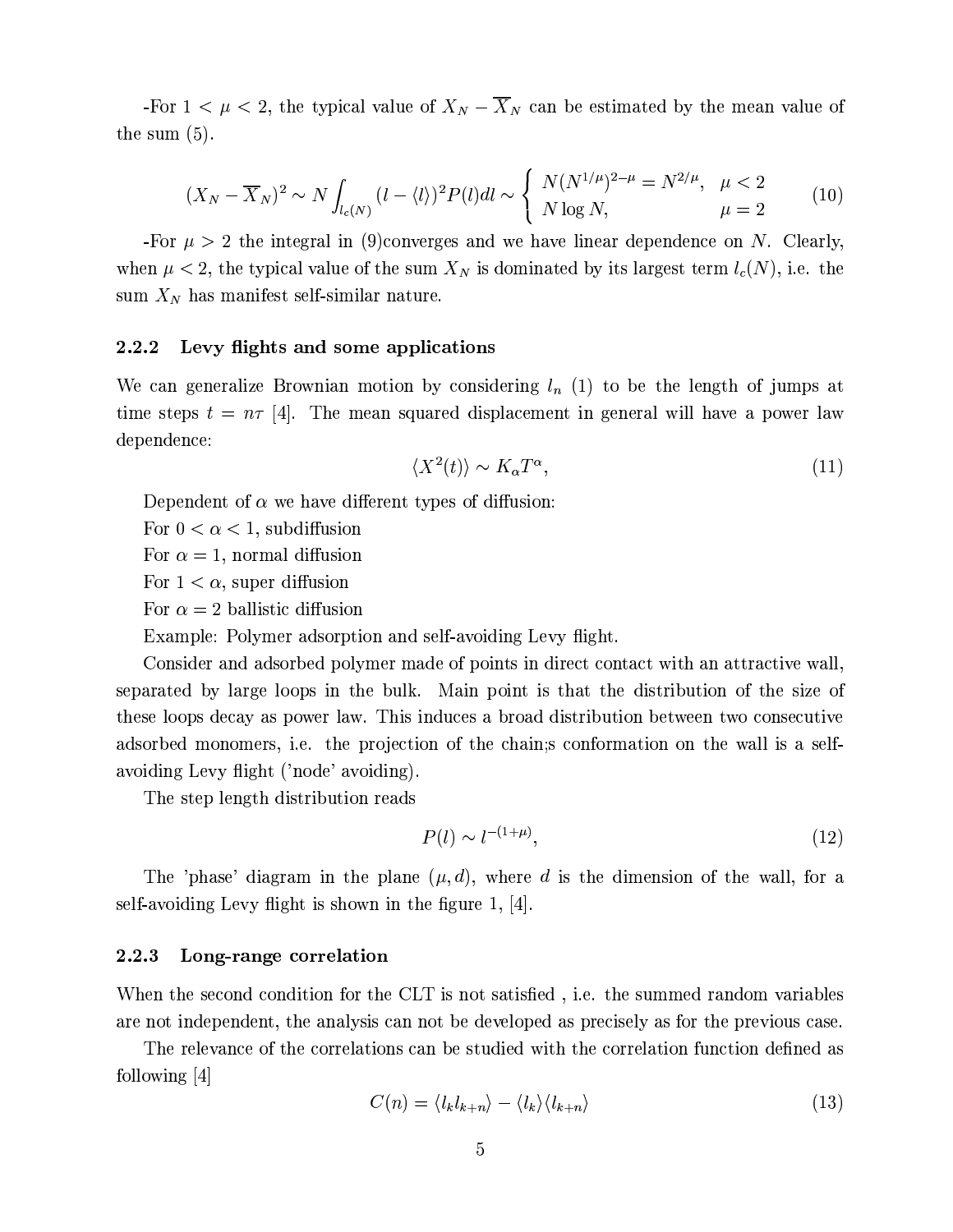

Figure 1: The 'phase diagram' of SALF [4].(1) usual SAW,(2) free random walk, (3) free Levy flight,  $(4)$ SALF,  $(5)$ collapsed.

The function clearly depend on the difference  $n$  (stationary process).

Let  $\langle l_k \rangle = 0$  then:

$$
\overline{X_N^2} = NC(0) + 2\sum_{k=1}^N (N-k)C(k),\tag{14}
$$

Thus we have to consider the following two cases:

(i)  $\sum_{n=1}^{N} C(n)$  converges as  $N \longrightarrow \infty$ , that is  $C(n)$  decays more rapidly than  $n^{-1}$  for large  $n$ . Thus

$$
\overline{X_N^2} \sim N(C(0) + 2\sum_{n=1}^N C(n)), N \longrightarrow \infty
$$
\n(15)

i.e.  $X_N$  behaves as  $\sqrt{N}$ 

(ii)'long-ranged' correlations, when  $C(n)$  decays as  $1/n$  or more slowly (e.g.  $C(n) \sim$  $n^{-y}, y < 1$ ). Then

$$
\overline{X_N^2} \sim N \int_N C(n) dn \sim \begin{cases} N^{2-y}, & y < 1\\ N \log N, & y = 1 \end{cases}
$$
\n(16)

Thus 'diffusion' is enhanced by correlations and the value of  $X_N$  is larger than  $\sqrt{N}$ . Superdiffusion is observed and in the case of perfect correlations, e.g. for  $y = 0$  we have 'ballistic' result  $X_N \sim N$ .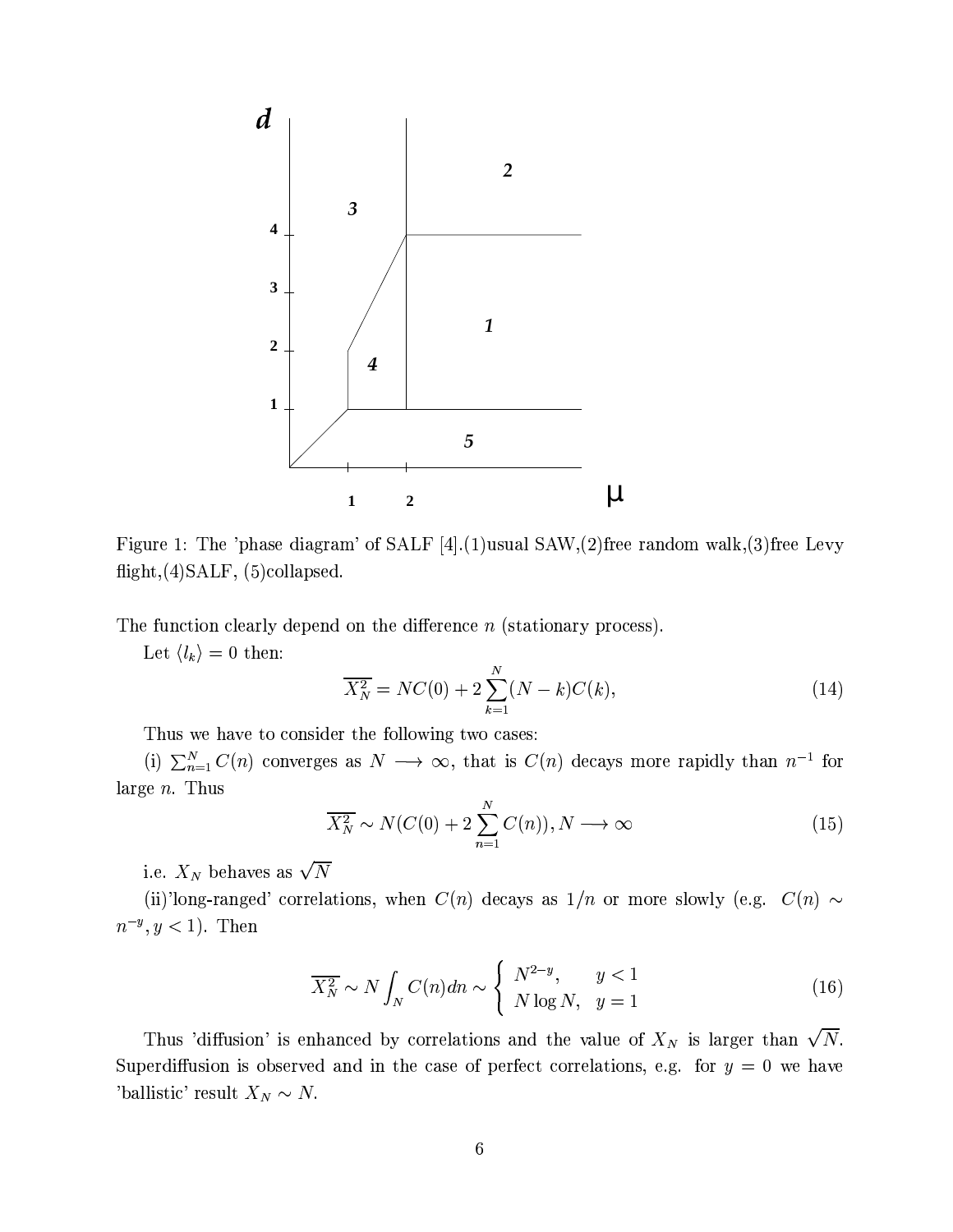#### $2.3$ Universality classes for extreme-value statistics

The goal of a statistical theory of extreme values is to analyze observed extremes and to forecast further extremes [2]. The generalization of extreme value statistics (EVS) is order statistics, which is a study of second, third, etc. extremes.

Two types of questions are typically answered by EVS:1) does an individual observation in a sample fall outside what may reasonably be expected? 2) does a series of extreme values exhibit a regular behavior?

The following conditions typically should be fulfilled:1) the distribution from which the extremes have been drawn and its parameters must remain constant in time (or space), 2) the observations from which the extremes are taken should be independent.

Besides the usual tools of analysis i.e. mean, variance, moments, at least two more are needed for analysis of EVS: intensity  $\mu(x)$ : which is the probability that a value known to be equal to or larger than x be situated between x and  $x + dx$ . That is:

$$
\mu(x)dx = \frac{f(x)dx}{1 - F(x)} \ge f(x)dx
$$
\n(17)

Clearly, for a given intensity the probability  $F(x)$  is:

$$
1 - F(x) = 1 - F(x_0) \exp\left(-\int_{x_0}^{x_1} \mu(z) dz\right)
$$
 (18)

where  $x_0$  is an arbitrary value of x.

The second tool, specific for EVS, is return period  $T(x)$ : if an event has probability p, we have on the average,  $1/p$  trials in order that the event happen once. The mean is the return period  $T(x)$ .

#### **Asymptotic EVS**  $2.3.1$

The study of the exact distributions of the extremes as functions of the sample size is hard. And typically one uses the asymptotic distributions.

All asymptotic distributions of EVS fall into three classes. The limiting distributions  $F_k(x)$  are the solutions of the functional equation:

$$
F^n(a_n x + b_n) = F(x), n \ge 1
$$
\n<sup>(19)</sup>

This constitutes the Stability principle: the largest in a sample of n from a distribution with the distribution function  $F(x)$  must itself have the distribution  $F(x)$ .

The three asymptotic classes are:

 $(i) Gumbel$ 

$$
F_1(x) = \exp(-e^{-y}), f_1(x) = \alpha_n \exp(-y - e^{-y}), -\infty \le y \le \infty
$$
 (20)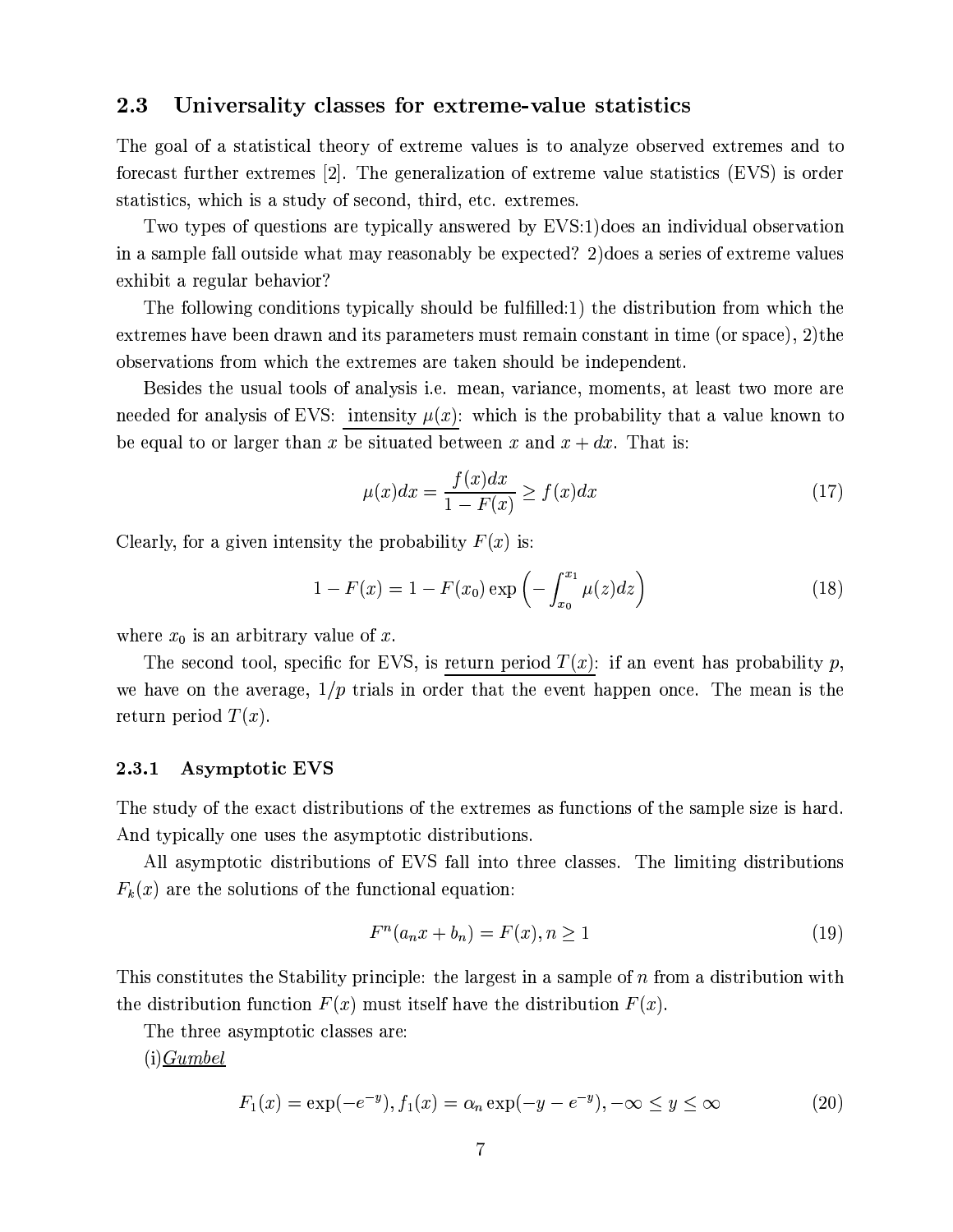where  $y = \alpha_n(x - u_n)$ , and  $u_n$  is the characteristic  $n^{th}$  largest value.

 $(ii) Cauchy/Frechet$ 

$$
F_2(z) = \exp(-(v_n/z)^k), z > 0, k > 0
$$
\n(21)

with the distribution for the largest value given by

$$
f_2(z) = \left(\frac{k}{v_n}\right) \left(\frac{v_n}{z}\right)^{k+1} \exp(-(v_n/z)^k),\tag{22}
$$

 $(iii) Weibull$ 

$$
F_3(x) = \exp\left(-\left(\frac{\omega - x}{\omega - v}\right)^k\right), x \le 0, k > 0
$$
\n<sup>(23)</sup>

$$
f_3(x) = \left(\frac{k}{\omega - v}\right) \left(-\left(\frac{\omega - x}{\omega - v}\right)^{k-1}\right) F_3(x), x \le 0, k > 0 \tag{24}
$$

#### 2.3.2 Some applications

There are a number of publications which study the relation of EVS and physical models. We will give more descriptive account for random energy model in the next next section. Here we just list some additional studies.

Rammal 3 uses EVS, specifically the Gumbel's class, to study energy barriers of cluster formation in percolation structures.

Bramwell et. al [5] show that the universality of some properties of turbulent and magnetic systems might be related to the Gumbel class.

Finally, Bouchaud and Mezard [1] show relation of EVS and the replica method to REM and the Burger's turbulence. About which we now give a little more details.

## $\bf{3}$ **EVS** and Physical models

In this section we will discuss on the examples of one- and many-dimensional random energy models (REM) relation of physical models to the universality classes of extreme value statistic.

#### $3.1$ Scaling

We will need to start with rescaling results of EVS in order to prepare for discussion [1]. Consider M independent identically distributed random variables (iid)  $E_i$ ,  $i = 1, ...M$  (energies) with the following probability distribution:

$$
P(E) \sim \frac{A}{E^{\alpha}} \exp(-B|E|^{\delta}); B, \delta >; E \longrightarrow -\infty
$$
 (25)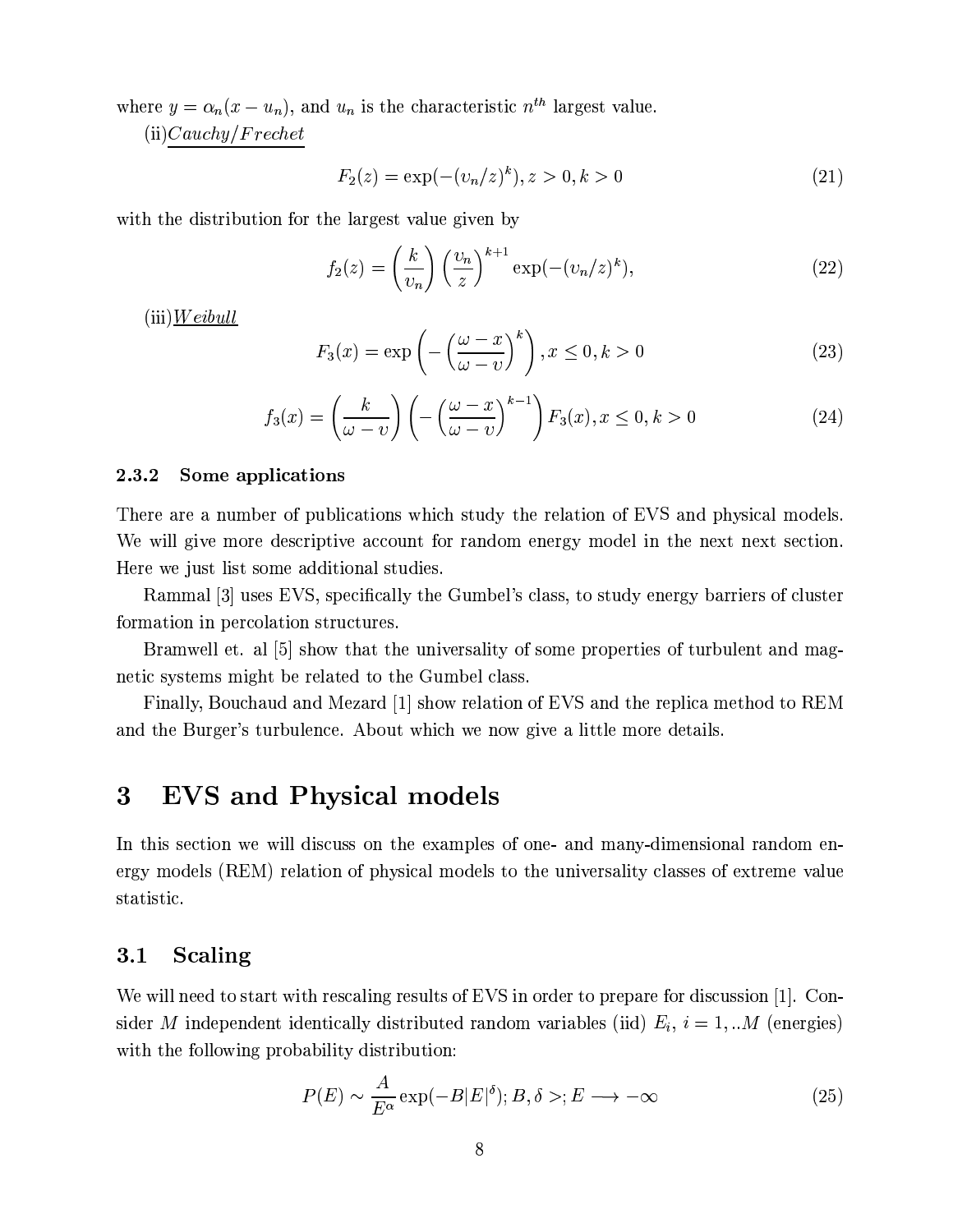We would like to study the statistics of the lowest energy state  $E^* = min\{E_1,..,E_M\}$  for large  $M$ .

Define the repartition function of E,  $P_<(E)$  as following:

$$
P_{<}(E) = \int_{-\infty}^{E} P(E') dE'
$$
\n(26)

Then

$$
P_M(E^*) = MP(E*) (1 - P_<(E^*))^{M-1} = -\frac{\mathrm{d}}{\mathrm{d}E^*} (P_>(E^*))^M \tag{27}
$$

Now for large  $M$ , the minimum  $E^*$  will be negative and large:

$$
(1 - P_{\leq}(E^*))^M \simeq \exp(-MP_{\leq}(E^*)) \tag{28}
$$

The repartition function of  $E^*$  will be very small when  $E^* < E_c(M)$ , characteristic value of energy defined by  $MP_{\leq}(E_c) = 1$ . In the case of the distribution (25) we have (to logarithmic accuracy):

$$
E_c(M) \simeq -\left(\frac{\log M}{B}\right)^{1/\delta} \tag{29}
$$

To find the size of the fluctuations of the extreme  $E^*$  around  $E_c$  we expand (28) in  $(E^* E_c)/E_c$ 

$$
\Delta(M) = \frac{1}{B\delta(E_c)M} \tag{30}
$$

The rescaled minimum energy variable  $u \equiv (E^* - E_c(M))/\Delta(M)$  obeys for large M a universal 'Grumbel' distribution [2]:

$$
P^*(M) = \exp(u - \exp u) \tag{31}
$$

Note that  $E_c(M)$  is the most probable value for the extreme energy, since  $P^*(u)$  has its maximum at  $u=0$ .

This behavior is valid only in the region where the deviation  $\epsilon$  of  $E_c(M)$  is of the order  $\Delta(M)$ . It goes to zero with M if  $\delta > 1$  and diverges otherwise.

The relative fluctuations  $\Delta(M)/E_c(M) \sim 1/\log(M)$ . Also important to note that  $P^*(u)$ vanishes exponentially for  $u \rightarrow -\infty$ . In the scaling region, the probability for a given energy  $E_i$  to be  $E_i = E_c(M) + \Delta(M)u_i$  behaves as  $(c/M) \exp(u_i)$ . Thus the low-lying energies are exponentially distributed independent random variables.

### Random energy model  $3.2$

Lets consider the following partition function  $[1]$ :

$$
Z = \sum_{i=1}^{M} z_i, z_i = \exp(-E_i/T)
$$
\n(32)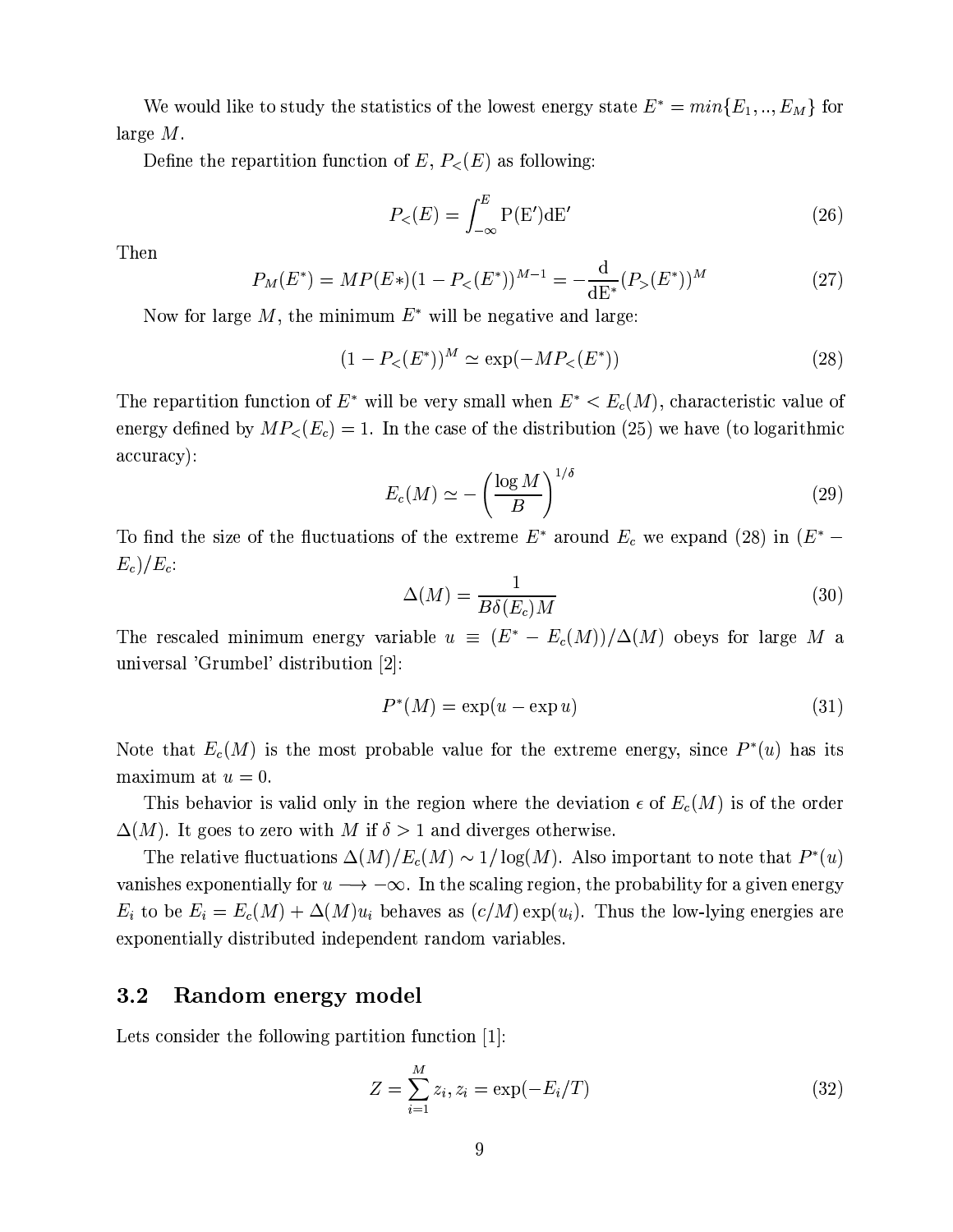where the energies  $E_i$  are distributed as (25). This is a generalization of the original REM of Derrida (Gaussian,  $\delta = 2$ ). Clearly, the independent variables  $z_i$  are large for  $E_i$  large and negative. In the scaling region the exponential distributions of the rescaled energy translates into a power law decay of  $P(z)$  for large z:

$$
P(z) \propto z^{-1-\mu}, z \longrightarrow \infty \tag{33}
$$

where  $\mu = T/\Delta(M)$ .

The partition sum Z behaves differently for  $\mu < 1$ , where the average value of Z diverges and hence a small number of terms (of order  $M^{1/\mu}$ ) contribute to Z. In the region  $\mu > 1$ , all M terms give a small contribution to Z. Hence for  $\mu = 1$ , i.e.for

$$
T_c = \Delta(M) \tag{34}
$$

the probability measure concentrates onto a finite number of states, corresponding to the glass transition in these models.

In the REM, M is the number of states  $M = 2^N$ . To ensure an extensive ground-state energy  $(E_c \propto N_c)$  and a finite  $T_c$  in the large N limit we choose  $B = N^{1-\delta}$ .

Lets consider the statistics of weights  $p_i \equiv z_i/Z$  in the glassy region  $T < T_c$ .

$$
\omega_i = \frac{z_i}{z_i + Z'}\tag{35}
$$

where  $Z' = \sum_{k \in \mathcal{N}} z_k$  is independent of  $z_i$  (and of order  $M^{1/\mu}$ ). One can find:

$$
\omega_i = \frac{Z'}{(1-\omega)^2} P\left(z = \frac{Z'\omega}{1-\omega}\right)
$$
\n(36)

 $z_i$  has to be large for  $\omega_i$  to be non-zero in the large M limit. Then the asymptotic form (33) for  $P(z)$  can be used:

$$
P(\omega) = \frac{C}{M} (1 - \omega)^{\mu - 1} \omega^{-1 - \mu}, \omega \gg M^{-1/\mu}
$$
 (37)

where C is constant such that  $M \int_0^1 \omega P(\omega) d\omega \equiv 1$ .

Now one can deduce the moments  $Y_k \equiv \sum_i \omega_i^k$ , which characterize the extent to which the measure concentrate onto a few states: if all weights are of the same order of magnitude, then  $Y_k \sim M^{1-k} \longrightarrow 0$  for  $k > 1$ . If only a finite number of weights contribute, the moments  $Y_k$  remain finite (for  $M \longrightarrow \infty$ ).

In this case for  $\mu < 1$ :

$$
Y_k = \int_0^1 \omega^k P(\omega) d\omega = \frac{\Gamma[k - \mu]}{\Gamma[k] \Gamma[1 - \mu]}, k > \mu
$$
\n(38)

We have  $Y_2$  goes linearly to zero for  $T \longrightarrow T_c$  (since  $\mu = T/T_c$ ) and  $Y_k = 1 - (\Gamma'[k]) \Gamma'[1]/\Gamma[k]/T/T_c$  for  $T \longrightarrow 0$ . The average energy per degree of freedom of the system is constant in the low-temperature phase  $(T < T_c)$  and is equal:

$$
\overline{E}/N = E_c/N + O(1/N) \sim -(\log 2)^{1/\delta} \tag{39}
$$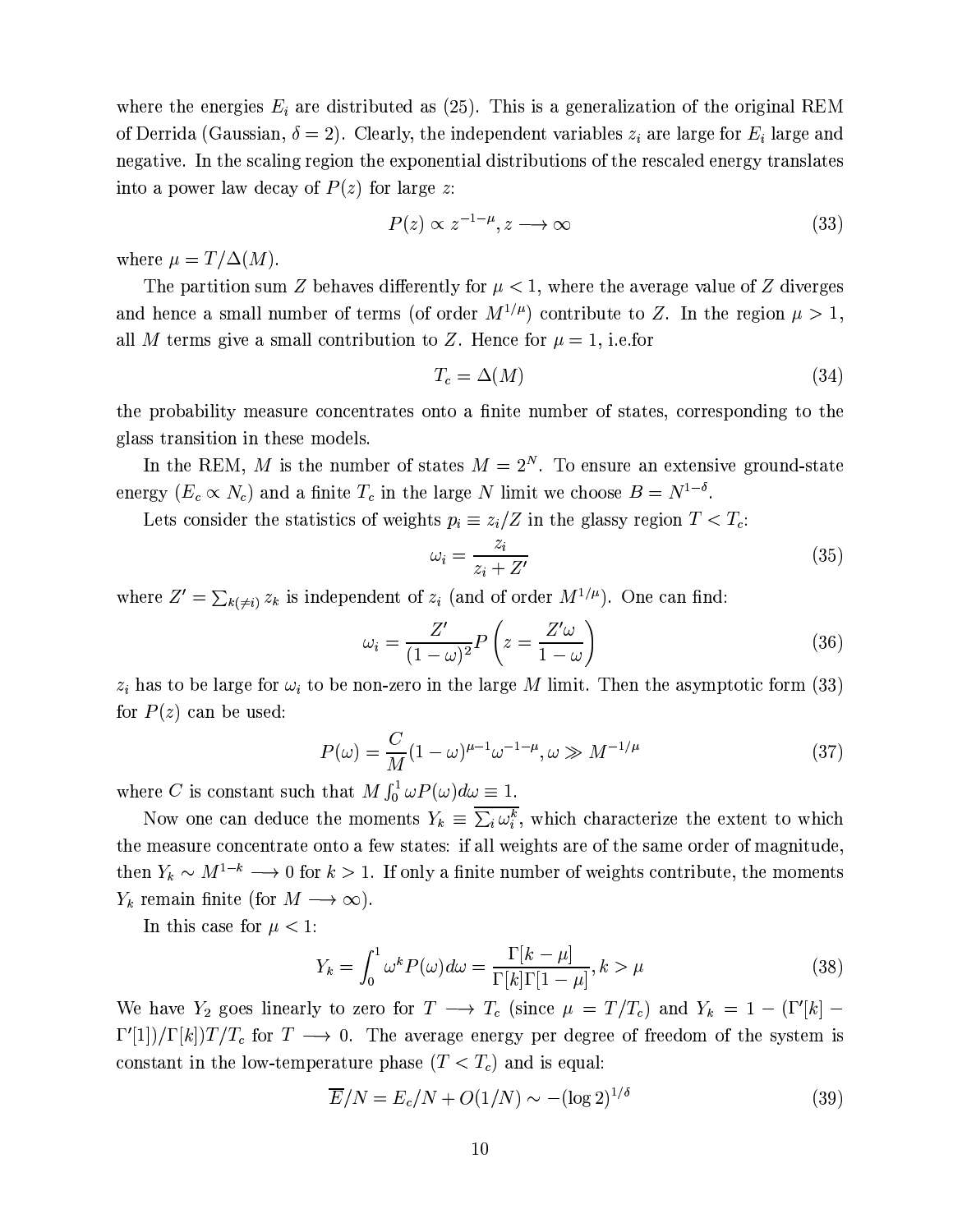#### A d-dimensional REM: extreme value approach  $3.3$

A generalized version of REM is considered [1], where the energy levels are embedded in a Euclidean space. It can be used to model a particle in a disordered environment and is relevant to the study of declining Burgers turbulence.

Each point x of a discretized d-dimensional space is assigned with a potential energy  $E(x)$ , randomly chosen from a distribution  $P(x)$ , the tail of which is given by (25). A deterministic part e.g.  $kx^2/2$  is added. The partition function for the energy landscape is

$$
Z = \int exp(-V(x)/T) d^d x \tag{40}
$$

where  $V(x) \equiv kx^2/2 + E(x)$ . Remark: the solution of Burgers equation with a random initial velocity field can be expressed as a partition sum of the above equation.

There are two reasons to add the deterministic part. It allows to define a topology in the space of points  $x (k = 0$  gives REM). Also the presence of the term allows to deal with this model without the need to introduce a finite box.

One would like to compare the low temperature properties of the system on the limit  $k \longrightarrow 0$ : typical displacement of the ground state, measured with  $\langle x^2 \rangle$ , the average ground state energy, etc.

In the special case where the energy is Gaussian distributed, this problem has been solved by scaling arguments and with a Gaussian replica variational method.

Consider  $d = 1$  (the extension to higher dimensions is immediate). For temperature going to zero, one would like to find the minimum of all the energies  $kx^2/2 + E(x)$ . The joint probability that his minimum is achieved on a point  $x^*$ , with a value  $V(x) = kx^{*2} + E$ is given by:

$$
P(x^*, E) = P(E) \prod_{x' \neq x^*} \left( 1 - P_{\leq}(E + kx^{*2} - kx^{2}) \right)
$$
 (41)

The continuum limit for  $k \longrightarrow 0$  is

$$
P(x^*, E) = \frac{P(E)}{1 - P_{<}(E)} \exp\left(\int \log(1 - P_{<}(E + kx^{*2} - kx'^2))dx'\right) \tag{42}
$$

By integrating over E one gets the probability that the minimum is achieved on  $x^*$ . For small  $k$ , the minimum  $E$  is expected to be negative and large, and hence only the region where  $P_{\leq}$  is small will be of importance.

Rescaling with  $x^* = \hat{x}^*/\sqrt{k}$  one obtains:

$$
P(\hat{x}^*) \simeq \int P(E) \exp\left(-\int P_{\leq}(E + \frac{\hat{x}^{*2} - z^2}{2})/\sqrt{k} dz\right) dE \tag{43}
$$

For small k the relevant energy region is the one around  $E_c$  such that  $P_c(E_c) = \sqrt{k}$  or

$$
E_c = -\left(\frac{\log(1/\sqrt{k})}{B}\right)^{1/\delta} \tag{44}
$$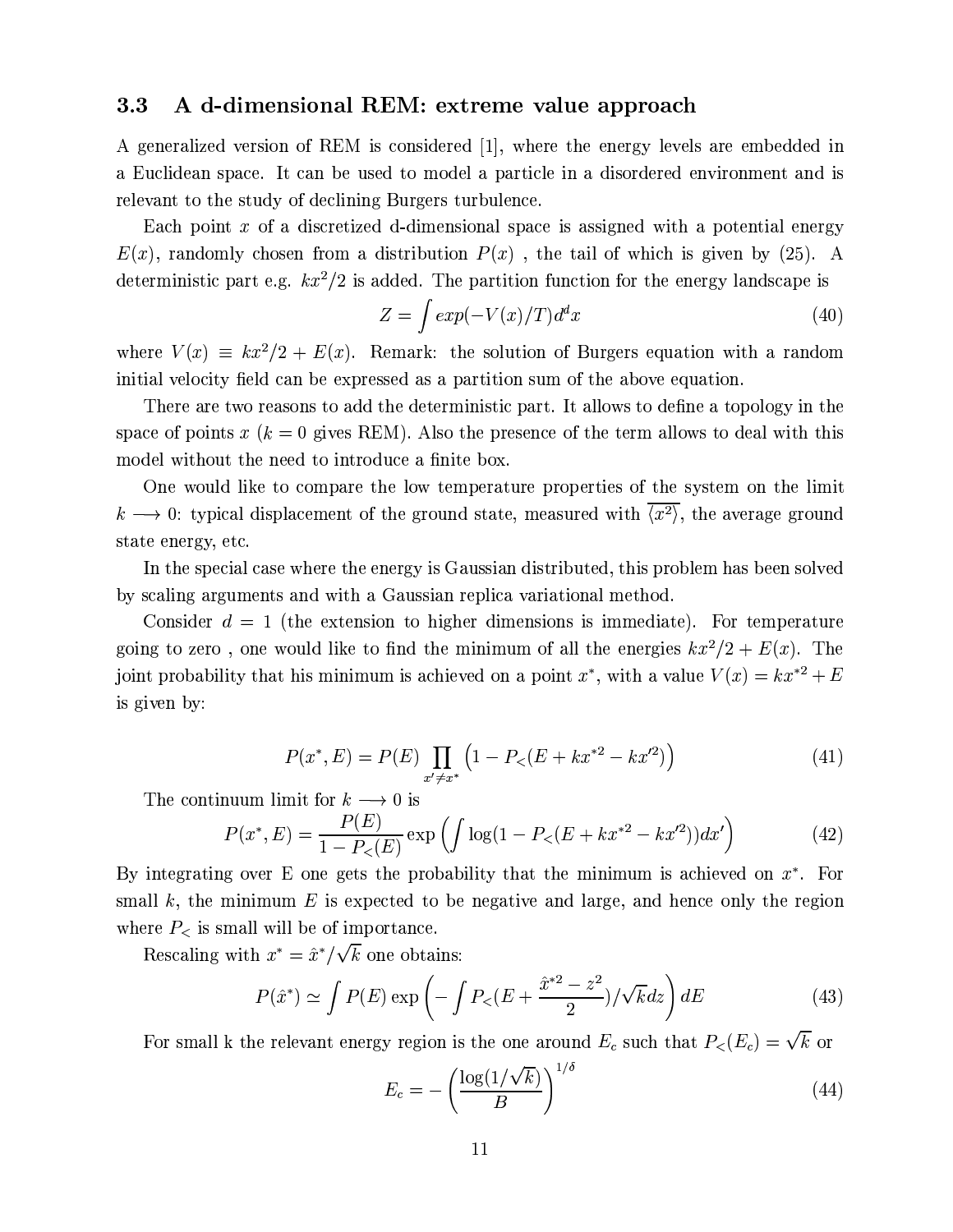Expanding the energy around  $E_c$  as  $E = E_c - \hat{x}^{*2}/2 + \epsilon$  one gets:

$$
P_{<} \left( E + \frac{\hat{x}^{*2} - z^2}{2} \right) \sim \sqrt{k} \exp(\delta B |E_c|^{\delta - 1} (\epsilon - z^2 / 2)) \tag{45}
$$

The integral over z in (43) is thus a Gaussian integral. After integration over  $\epsilon$ :

$$
P_{<}(x^*) \sim \exp(-\delta B |E_c|^{\delta - 1} \hat{x}^{*2} / 2) \tag{46}
$$

Therefore the typical distance to the origin of the point  $x^*$  corresponding to a minimum energy is

$$
\xi = (k \delta B |E_c|^{\delta - 1})^{-1/2} = (\log(1/\sqrt{k}))^{1 - \delta/2\delta} B^{-1/2\delta} / \sqrt{k\delta}
$$
(47)

More precisely the distribution of  $x^*/\xi$  is a Gaussian of unit variance.

The probability distribution of the ground state energy  $\nu^*$  is

$$
P(\nu^*) = \int dx \int \delta(\nu^* - kx^2/2 - E) P(x, E) dE
$$
 (48)

where  $P(x, E)$  is given by (42). Defining the rescaling energy u as

$$
\nu^* = E_c + \frac{1}{2B\delta|E_c|^{\delta - 1}}\log(B\delta|E_c|^{\delta - 1}/2\pi) + u/(B\delta|E_c|^{\delta - 1})\tag{49}
$$

one finds that  $u$  is distributed according to the universal Gumbel equation (31)

The extremely deep states are exponentially distributed as  $\exp(\mu \nu^*/T)$  with  $\nu = TB\delta |E_c|^{\delta-1}$ .

Remark: it was shown [1] that there is a well described relation between Parisi's replica symmetry breaking (RSB) scheme and extreme-value statistics.

# Conclusion  $\boldsymbol{4}$

We have overviewed some of the aspects of application of mathematical statistics to studies of models of physical system. The statistics of random variable and their extremes appeared to be an effective tool for certain physical models.

Considering the discussed applications it is self-evident that the there is much to explore in applications of the universality classes of both the sums of standard random variables and and those of the extremes.

# References

- [1] J.P. Bouchaud and M. Mezard, J. Phys. A  $30$  (1997) 7997.
- [2] E.J. Gumbel, Statistics of Extremes, Columbia University (1958)